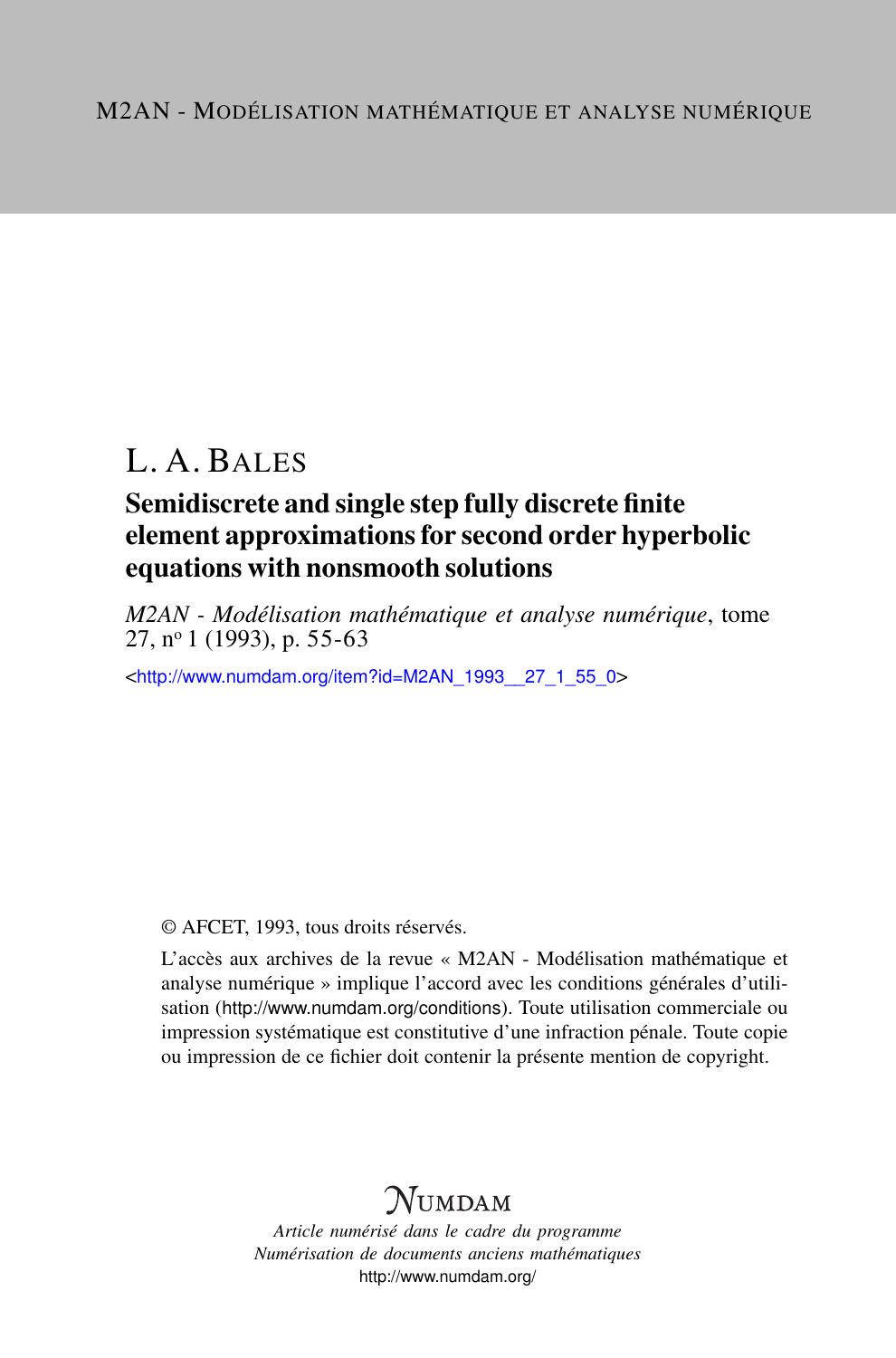(Vol. 27, n° 1, 1993, p 55 à 63)

### SEMIDISCRETE AND SINGLE STEP FULLY DISCRETE FINITE ELEMENT APPROXIMATIONS FOR SECOND ORDER HYPERBOLIC **EQUATIONS WITH NONSMOOTH SOLUTIONS (\*)**

by L. A. BALES  $(1)$ 

Communicated by J BRAMBLE

Abstract  $-F$  mite element approximations are analyzed for initial boundary value problems for second order hyperbolic equations with nonsmooth solutions For both semidiscrete and fully discrete schemes, convergence estimates in negative norms are derived for problems with  $L^2$  initial data, using  $L^2$  projections of the initial data as starting values

Résumé. — On analyse des approximations par éléments finis des solutions irrégulières des problèmes aux limites et aux conditions initiales pour les équations hyperboliques de second ordre Pour des schémas de semidiscrétisation et de discrétisation totale, on obtient des majorations de l'erreur par rapport à des normes d'ordre négatif Ces schémas utilisent la projection  $L^2$  de la valeur initiale qui est dans  $L^2$ 

#### 1. INTRODUCTION

#### 1.1. Notation

We consider approximating the solution of the following initial boundary value problem. Let  $\Omega$  be a bounded domain in  $R^N$ , with smooth boundary  $\partial \Omega$  and let  $0 < t^* < \infty$  be fixed. A function  $u : (0, t^*] \to R^1$  is sought which satisfies

$$
\begin{cases}\n u_{tt} + Lu = 0 & \text{in} \quad \Omega \times (0, t^*], \\
 u = 0 & \text{on} \quad \partial \Omega \times (0, t^*], \\
 u(0) = u^0 & \text{in} \quad \Omega, \\
 u_t(0) = u_t^0 & \text{in} \quad \Omega,\n\end{cases}
$$
\n(1.1)

<sup>(\*)</sup> Manuscript received, November 1991

AMS subject classification 65M15, 65M60

<sup>&</sup>lt;sup>(1</sup>) Visiting Scholar, Department of Mathematics, Cornell University, ITHACA, NY 14853.

M<sup>2</sup> AN Modélisation mathématique et Analyse numérique 0764-583X/93/01/55/9/\$ 2 90 Mathematical Modelling and Numerical Analysis (C) AFCET Gauthier-Villars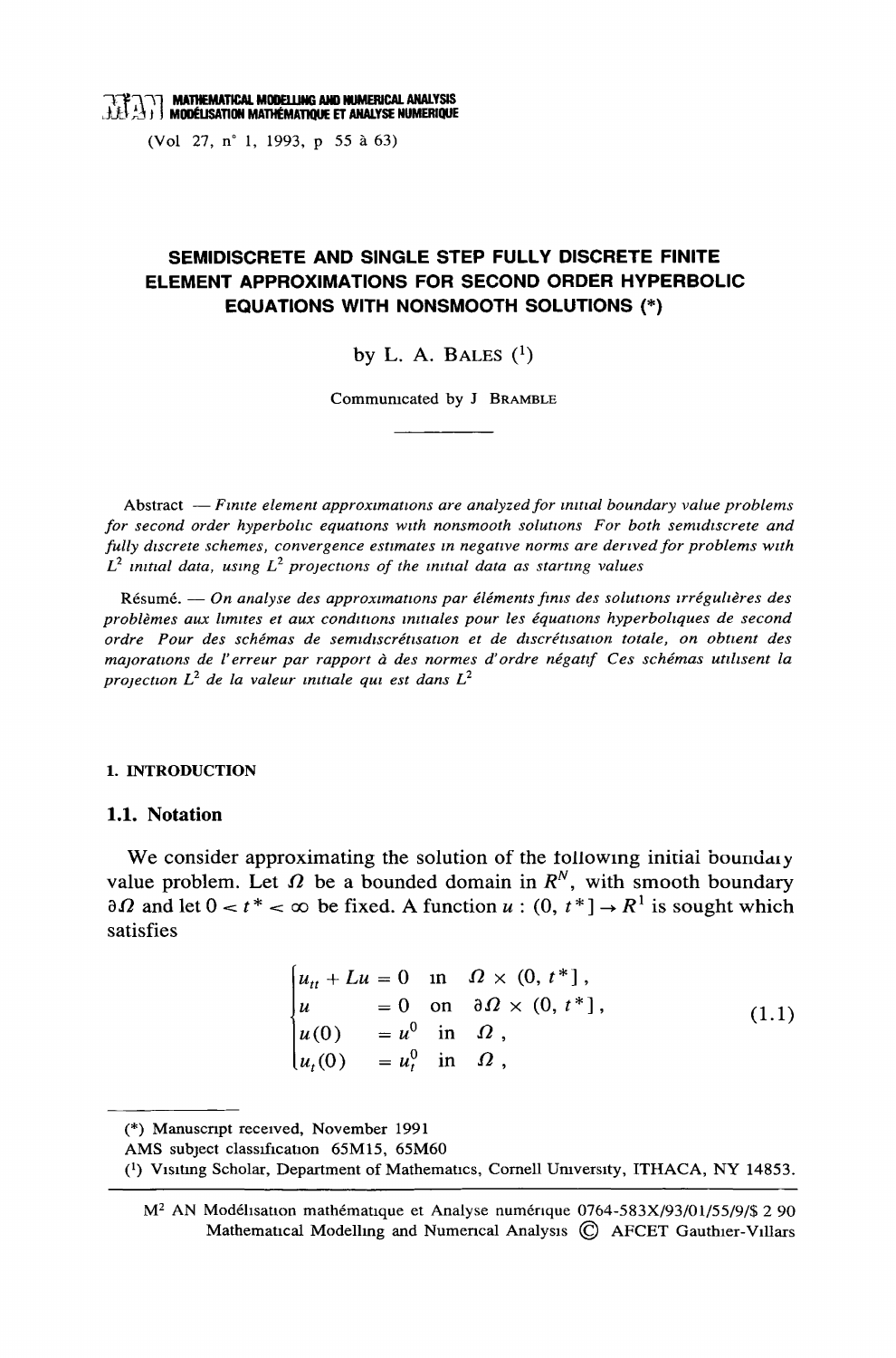where  $u^0$  and  $u^0$  are given functions, and L denotes the second order elliptic operator

$$
Lu = - \sum_{i,j=1}^N \frac{\partial}{\partial x_i} \left( a_{ij}(x) \frac{\partial u}{\partial x_j} \right) + a_0(x) u,
$$

with  $a_{ij} = a_{ji} \in C^{\infty}(\overline{\Omega})$ ,  $i, j = 1, 2, ..., N$ ;  $a_0 \in C^{\infty}(\overline{\Omega})$  and  $a_0 \ge 0$  on  $\Omega$ . L is assumed to satisfy the uniform ellipticity condition

$$
\sum_{i,j=1}^{N} a_{ij}(x) \xi_i \xi_j \ge \alpha \sum_{i=1}^{N} \xi_i^2,
$$
 (1.2)

for all  $x \in \overline{\Omega}$  and for all  $(\xi_1, ..., \xi_N) \in R^N$ , for some constant  $\alpha > 0$ .

For  $s \ge 0$ ,  $H^s(\Omega)$  will denote the Sobolev space of order s, of real valued functions on  $\Omega$ . The norm on  $H^{s}(\Omega)$  we denote by  $\|\cdot\|_{H^{s}(\Omega)}$ . The inner product on  $L^2(\Omega) = H^0(\Omega)$  we denote by  $(., .),$  and the associated norm by  $\|\cdot\|$ .

We introduce certain subspaces of the Sobolev space  $H<sup>s</sup>(\Omega)$ , denoted by  $\dot{H}^s(\Omega)$ . In order to define  $\dot{H}^s(\Omega)$ , we first note that there exists a sequence  $\{\lambda_j\}_{j=1}$  in nondecreasing order of real positive eigenvalues of the operator L, and a corresponding sequence of eigenfunctions  $\{\phi_j\}_{j=1} \subset C^{\infty}(\Omega)$ , satisfying

$$
\begin{cases}\nL\phi_j = \lambda_j \phi_j & \text{in } \Omega, \\
\phi_j = 0 & \text{on } \partial\Omega.\n\end{cases}
$$
\n(1.3)

The set  $\{\phi_j\}_{j\geq 1}$  is complete in  $L^2(\Omega)$ , and may be chosen orthonormal. Define for  $s \ge 0$ , the space

$$
\dot{H}^{s}(\Omega) = \left\{\nu: \left\|\nu\right\|_{s} = \left(\sum_{j=1}^{\infty} \left|\left(\nu, \phi_{j}\right)\right|^{2} \lambda_{j}^{s}\right)^{1/2} < \infty\right\}.
$$

Then  $\dot{H}^0(\Omega) = L^2(\Omega)$ , and it may be shown, [7], that

$$
H^{s}(\Omega) = \{ \nu \in H^{s}(\Omega) : L^{j} \nu = 0 \quad \text{on} \quad \partial \Omega, \quad j < s/2 \},
$$

and that on  $\dot{H}^s(\Omega)$ , the norms  $\|\cdot\|_{s}$  and  $\|\cdot\|_{H^s(\Omega)}$  are equivalent.

For  $s < 0$ ,  $\dot{H}^s(\Omega)$  is defined as the dual of  $\dot{H}^{-s}(\Omega)$  with respect to  $L^2(\Omega)$ . The norm on  $\dot{H}^{-s}(\Omega)$  is given by

$$
\|\nu\|_{-s} = \left(\sum_{j=1}^{\infty} |(\nu, \phi_j)|^2 \lambda_j^{-s}\right)^{1/2}, \quad s \ge 0.
$$

M<sup>2</sup> AN Modélisation mathématique et Analyse numérique Mathematical Modelling and Numerical Analysis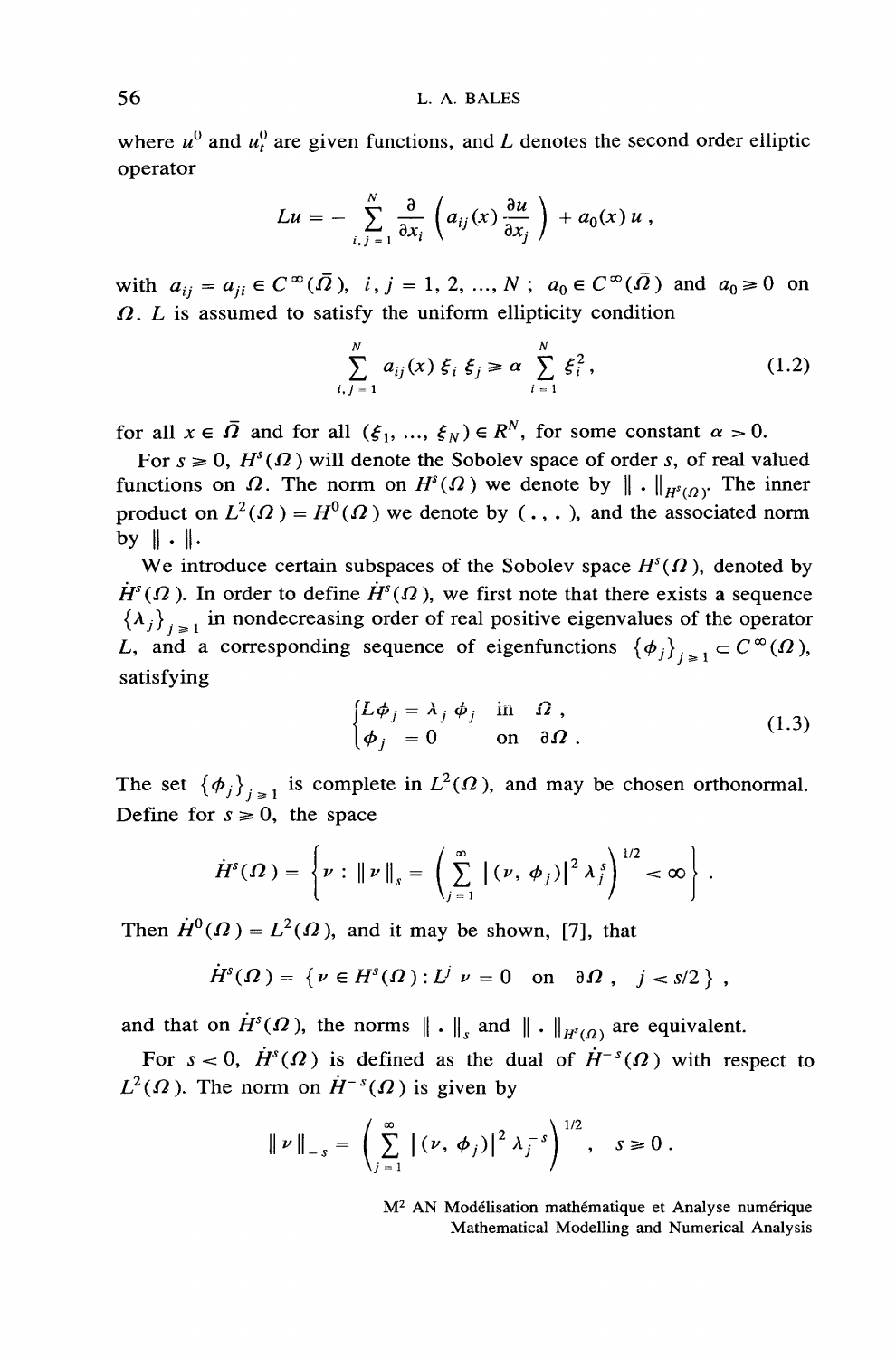The solution of  $(1.1)$  is formally given by

$$
u(t) = \sum_{j=1}^{\infty} \left[ (u^0, \phi_j) \cos \lambda_j^{1/2} t + \lambda_j^{-1/2} (u_t^0, \phi_j) \sin \lambda_j^{1/2} t \right] \phi_j,
$$

for  $t \ge 0$ , from which it follows that for  $0 \le t \le t^*$ ,

$$
\|u(t)\|_{s}^{2} + \|u_{t}(t)\|_{s-1}^{2} = \|u^{0}\|_{s}^{2} + \|u_{t}^{0}\|_{s-1}^{2} \text{ for all } s \geq 0. \quad (1.4)
$$

The solution operator  $T: L^2(\Omega) \to L^2(\Omega)$  of the associated elliptic boundary value problem is defined by

$$
a(Tf, \nu) = (f, \nu)
$$
, for all  $\nu \in \dot{H}^1(\Omega)$  for given  $f \in L^2(\Omega)$  (1.5)

where  $a(\cdot, \cdot)$  denotes the bilinear form

$$
a(w, v) = \int_{\Omega} \left\{ \sum_{i,j=1}^{N} a_{ij} \frac{\partial w}{\partial x_j} \frac{\partial v}{\partial x_j} + a_0 w v \right\} dx, \text{ for } w, v \in H^1(\Omega). \quad (1.6)
$$

T has a discrete spectrum of real positive eigenvalues  $\{\mu_j\}_{j \geq 1}$ , where  $\mu_j = \lambda_j^{-1}$  with  $\lambda_j$  given by (1.3). Let  $\mathcal L$  denote the operator on  $L^2(\Omega) \times L^2(\Omega)$ 

$$
\mathscr{L} = \begin{pmatrix} 0 & I \\ -L & 0 \end{pmatrix}.
$$

In terms of the operator  $\mathscr{L}_{1}(1,1)$  is equivalent to

$$
\begin{cases} \mathcal{U}_t = \mathcal{L}\mathcal{U}, & t > 0 \\ \mathcal{U}(0) = \mathcal{U}^0 \end{cases}
$$
 (1.7)

where  $\mathscr{U}(t) - \begin{pmatrix} u(t) \\ u_t(t) \end{pmatrix}$  and  $\mathscr{U}^0 = \begin{pmatrix} u^0 \\ u^0 \end{pmatrix}$ 

Let  $0 < h \le 1$  be a parameter, and  $\{T_h\}_{0 < h \le 1}$  a family of finite dimensional operators approximating the operator  $T$ . In particular, let  $(S_h'(0))_{0 \leq h \leq 1}$   $\subset \dot{H}^1(\Omega)$  be a standard finite element space of piecewise polynomial functions of degree  $r - 1$ , with the approximation property

$$
\inf_{\chi \in S_h^r(\Omega)} \left\{ \|w - \chi\| + h \|w - \chi\|_1 \right\} \leq C h^s \|w\|_{H^s(\Omega)},
$$

for all  $w \in \dot{H}^1(\Omega) \cap H^s(\Omega)$ , for some constant C independent of h,  $1 \leq s \leq r$ . The operators  $T_h: L^2(\Omega) \to S_h^r(\Omega)$  are defined by

$$
a(Th f, \chi) = (f, \chi), \text{ for all } \chi \in S_h'(\Omega), \text{ for given } f \in L^2(\Omega). \quad (1.8)
$$
  
vol 27, n<sup>\*</sup> 1, 1993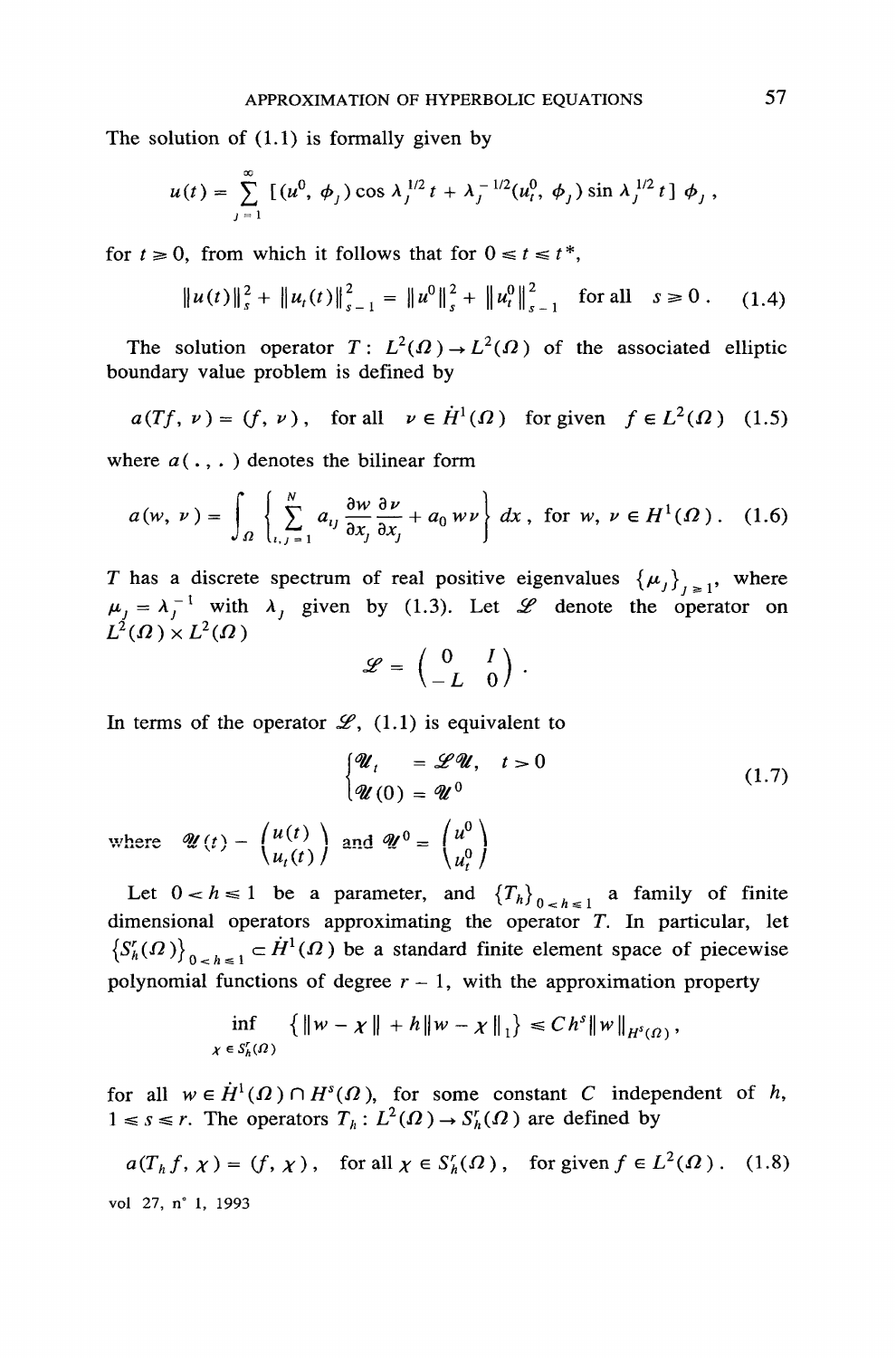L. A. BALES

The family  $\{T_h\}_{0 \leq h \leq 1}$  has the following properties:

$$
T_h
$$
 is symmetric, positive semidefinite on  $L^2(\Omega)$   
and positive definite on  $S'_h(\Omega)$  (1.9)

$$
\|(T - T_h)f\| \le Ch^s \|f\|_{H^{s-2}(\Omega)}, \text{ for all } f \in H^{s-2}(\Omega), \ 1 \le s \le r, \quad (1.10)
$$

for some constant  $C$  independent of  $h$ .

We also define the following forms on  $L^2(\Omega) \times L^2(\Omega)$ :

$$
((\Phi, \Psi)) = (\Phi_1, \Psi_1) + (T\Phi_2, \Psi_2), \qquad (1.11)
$$

and

$$
((\Phi, \Psi))_h = (\Phi_1, \Psi_1) + (T_h \Phi_2, \Psi_2).
$$
 (1.12)

In this work, we will use the following identity. Here, A and  $A_h$  are two operators with

$$
((A \Phi, \Psi)) = ((\Phi, A^* \Psi)) \text{ and } ((A_h \Phi, \Psi))_h = ((\Phi, A^* \Psi))_h.
$$
  

$$
(((A - A_h) \Phi, \Psi))_h =
$$
  

$$
= ((A \Phi, \Psi))_h - ((A_h \Phi, \Psi))_h
$$
  

$$
= ((A \Phi, \Psi))_h - ((A \Phi, \Psi)) + ((A \Phi, \Psi)) - ((A_h \Phi, \Psi))_h
$$
  

$$
= ((A \Phi, \Psi))_h - ((A \Phi, \Psi)) + ((\Phi, A^* \Psi)) - ((\Phi, A^* \Psi))_h
$$
  

$$
= ((T_h - T)(A \Phi)_2, \Psi_2) + ((\Phi, A^* \Psi)) - ((\Phi, A^* \Psi))_h
$$
  

$$
+ ((\Phi, A^* \Psi))_h - ((\Phi, A^* \Psi))_h
$$
  

$$
= ((T - T_h)(A \Phi)_2, \Psi_2) + ((T - T_h) \Phi_2, (A^* \Psi)_2)
$$
  

$$
+ ((\Phi, (A^* - A^*_{h}) \Psi))_h.
$$
 (1.13)

#### 1.2. Summary of Results

In Section 2 we derive the following estimate for semidiscrete approximations.

$$
\sup_{0 \leq t \leq t^{*}} \| u(t) - u_{h}(t) \|_{-(r+1)} \leq C \left( t^{*} \right) h^{r} \left( \| u^{0} \| + \| u_{t}^{0} \| \right). \tag{1.14}
$$

These estimates are obtained with  $L^2$  projections of the initial data as starting values.

> M<sup>2</sup> AN Modélisation mathématique et Analyse numérique Mathematical Modelling and Numerical Analysis

58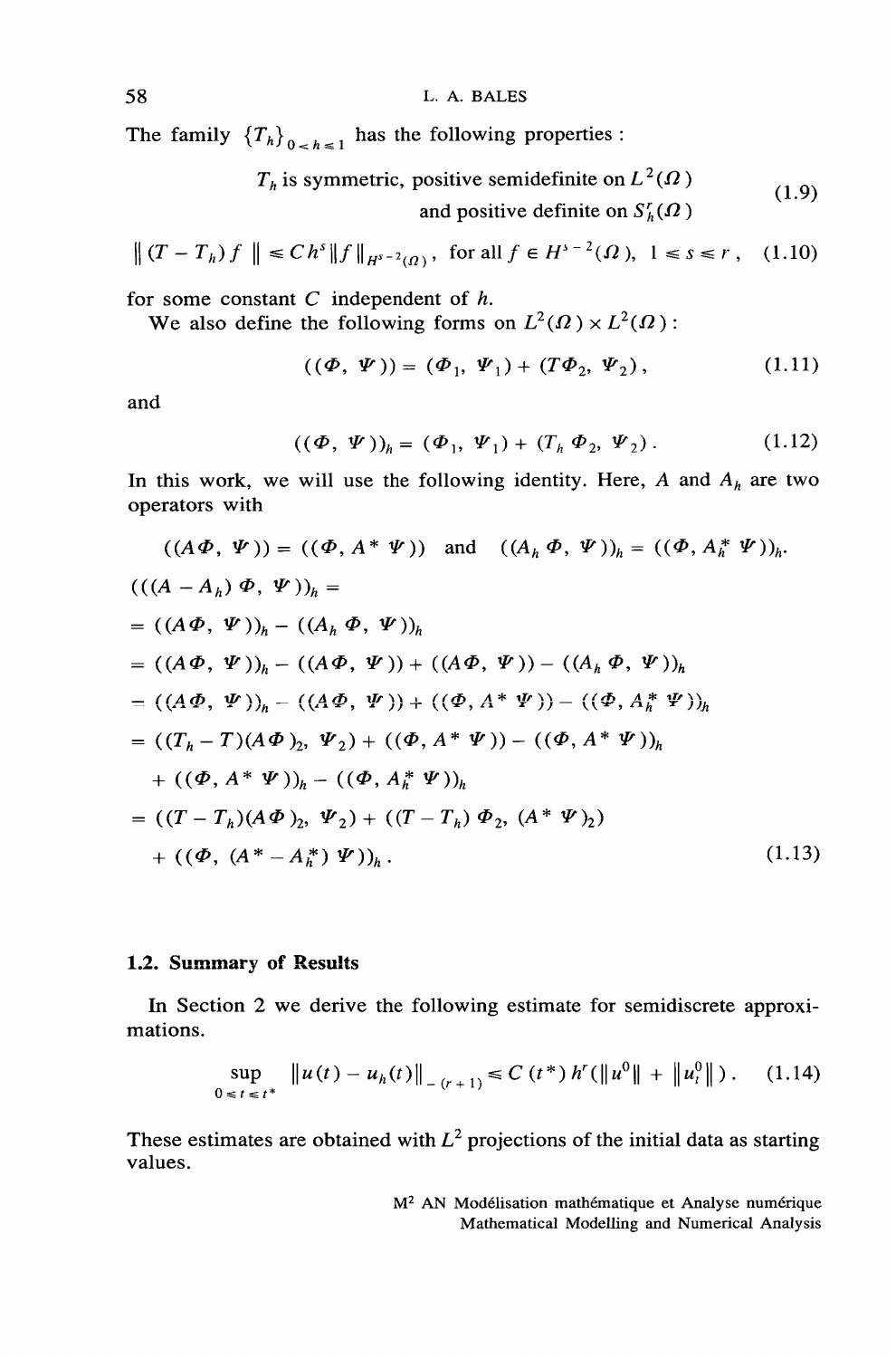In Section 3, we consider single step fully discrete approximations which are based on rational approximations to  $e^{-z}$ . The rational functions satisfy the estimate.

$$
|r_{\nu}(iy) - e^{-iy}| \leq C_{\nu}|y|^{\nu+1}, \quad |y| \leq \sigma
$$

for constants  $C_{\nu} < \infty$ ,  $\sigma > 0$  and  $\nu \ge 1$ . We prove the estimate

$$
\max \|W_1^n - u(nk)\|_{u} \le C (t^*)(h^r + k^{\nu})(\|u^0\| + \|u^0\|)
$$

where  $\mu = \max \{r + 1, v + 1\}$ , k denotes the discrete time step and  $W_1^n$ , the approximation at time level  $t = nk$ . The fully discrete estimates are also obtained using  $L^2$  projections of the initial data as starting values.

In [4], Geveci proved energy and negative norm estimates for the solution of  $(1.1)$ . However, the results in [4] do not include the case when the initial data  $u^0$  and  $u^0$  are in  $L^2$  which is the case considered in this work.

In  $[2]$ , discrete negative norm errors were computed for a two step fully discrete approximation to the solution of  $(1.1)$ . The computed results are similar to the theoretical results for single step fully discrete approximations derived in this work.

Fully discrete approximations to  $(1.1)$  when the initial data are nonsmooth (e.g., when  $u^0$  is discontinous) typically contain large oscillations. The presence of oscillations suggests that a post-processing procedure such as described in Bramble and Schatz [3] may be used to construct a better approximation. Pre-processing and post-processing were used with finite difference schemes for approximately solving hyperbolic equations in Lax and Mock [6]. Also, in Johnson and Nävert [5] post-processing based on a negative norm error estimate was applied to finite element approximations for advection-diffusion problems. In future work, we will consider the application of post-processing techniques to finite element approximations of the solution of  $(1.1)$ .

Throughout the paper,  $C$  will denote a general constant, not necessarily the same in any two places.

#### 2. SEMIDISCRETE APPROXIMATIONS

The semidiscrete approximation for the solution  $u$  of  $(1.1)$  is defined as the mapping  $u^h$ : [0,  $t^*$ ]  $\rightarrow$   $S_h^r(\Omega)$  satisfying

$$
T_h u_t^n + u^h = 0, 0 < t \le t^*,
$$
  
\n
$$
u^h(0) = Pu^0,
$$
  
\n
$$
u_t^h(0) = Pu_t^0,
$$
\n(2.1)

vol. 27, n° 1, 1993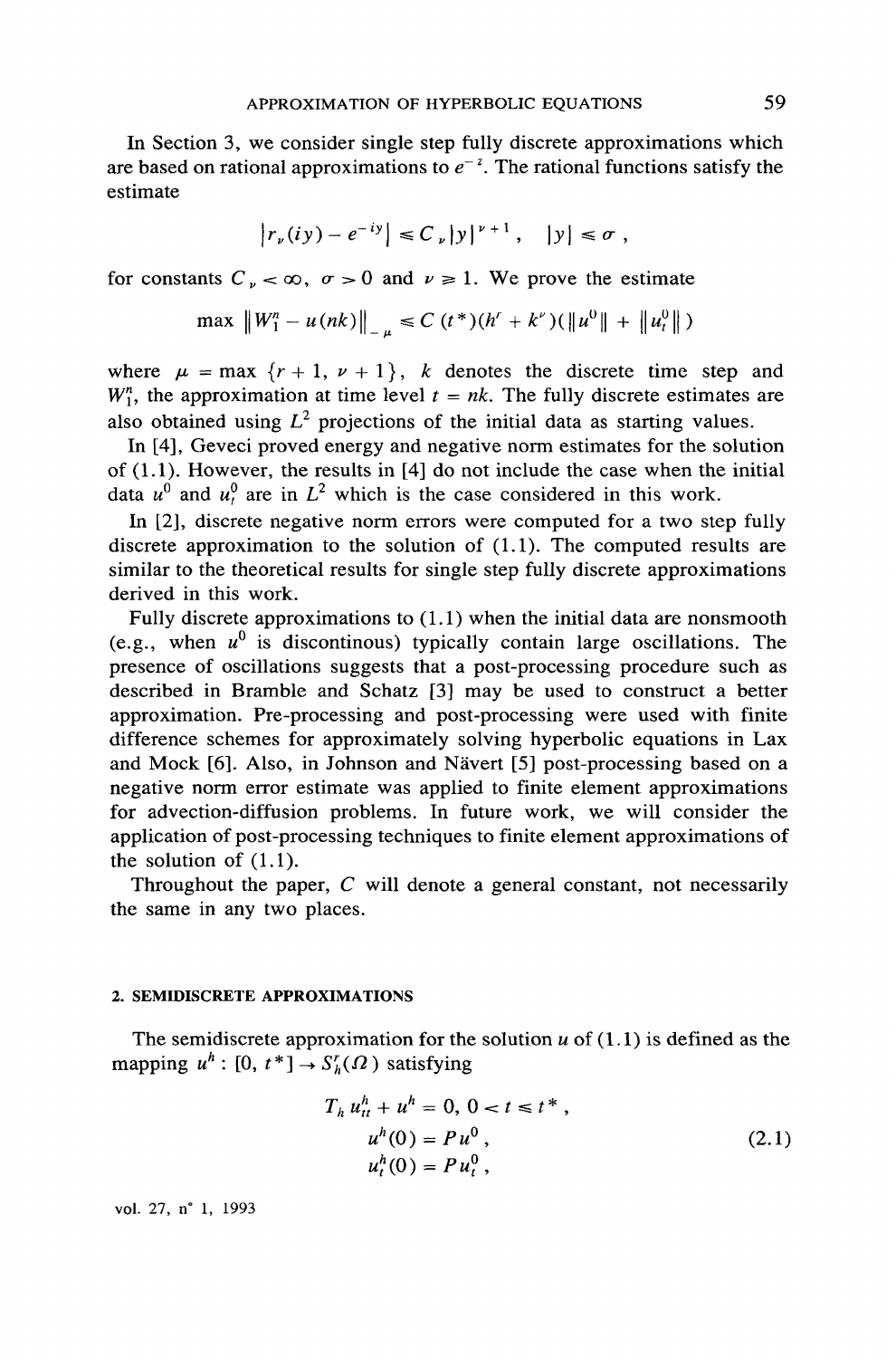where P denotes the  $L^2(\Omega)$  projection operator onto  $S_h^r(\Omega)$ . We formulate  $(2.1)$  as a first order system. Set

$$
U^h(t) = \begin{pmatrix} u^h(t) \\ u^h(t) \end{pmatrix}, \quad t \ge 0.
$$

 $(2.1)$  is equivalent to

$$
U_t^h(t) = \mathcal{L}_h U^h
$$
  
\n
$$
U^h(0) = PU^0
$$
\n(2.2)

where  $U^0 = \begin{pmatrix} u^0 \\ u^0 \end{pmatrix}$ ,  $\mathscr{L}_h = \begin{pmatrix} 0 & I \\ -L_h & 0 \end{pmatrix}$  and  $L_h$  is the inverse of  $T_h$  on  $S_{\iota}^r(\Omega)$ .

THEOREM 2.1 : Let u be the solution of  $(1.1)$  and let u<sup>h</sup> be the semidiscrete approximation defined by (2.1) or (2.2). Suppose that  $u^0 \in L^2(\Omega)$  and  $u_t^0 \in L^2(\Omega)$ . Then there exists a constant  $C = C_r(t^*)$ , such that

$$
\sup_{0 \leq t \leq t^*} \|u(t) - u^h(t)\|_{- (r+1)} \leq C h^r [\|u^0\| + \|u^0\|] \,. \tag{2.3}
$$

Note that  $((\mathscr{L}\Phi, \Psi)) = -((\Phi, \mathscr{L}\Psi))$  for Proof:  $\Phi$ .  $\Psi \in \dot{H}^2(\Omega) \times L^2(\Omega)$  and  $((\mathcal{L}_h \Phi, \Psi))_h = -((\Phi, \mathcal{L}_h \Psi))_h$  for  $\Phi$ ,<br>  $\Psi \in S_h^r(\Omega) \times S_h^r(\Omega)$ . It follows that  $((e^{\mathcal{L}_l} \Phi, \Psi)) = ((\Phi, e^{-\mathcal{L}_l} \Psi))$  and<br>  $((e^{\mathcal{L}_h t} \Phi, \Psi))_h = ((\Phi, e^{-\mathcal{L}_h t} \Psi))_h$ . Since  $U(t) = e^{\mathcal$  $e^{\mathscr{L}_h t} P U^0$ , it follows from (1.13) that

$$
((U(t) - U^{h}(t), \Psi))_{h} =
$$
  
=  $((T_{h} - T) u_{t}(t), \Psi_{2}) + ((T - T_{h}) u_{t}^{0}, (e^{-\mathscr{L}t} \begin{pmatrix} \Psi_{1} \\ \Psi_{2} \end{pmatrix})_{2})$   
+  $((U^{0}, (e^{-\mathscr{L}t} - e^{-\mathscr{L}_{h}t} P) \Psi))_{h}$   
=  $(u_{t}(t), (T_{h} - T) \Psi_{2}) + (u_{t}^{0}, (T - T_{h}) (e^{-\mathscr{L}t} \begin{pmatrix} \Psi_{1} \\ \Psi_{2} \end{pmatrix})_{2})$   
+  $((U^{0}, (e^{-\mathscr{L}t} - e^{-\mathscr{L}_{h}t} P) \Psi))_{h}$ . (2.4)

From Theorem 2.1 of Baker and Bramble [1] and the fact that  $(e^{-\mathscr{L}t}-e^{-\mathscr{L}_h t}P) \Psi = \begin{pmatrix} I & 0 \\ 0 & -I \end{pmatrix} (e^{\mathscr{L}t}-e^{\mathscr{L}_h t}P) \begin{pmatrix} \Psi_1 \\ -\Psi_2 \end{pmatrix}$ , we have

$$
\sup_{0 \le t \le t^*} \| (e^{-\mathcal{L}t} - e^{-\mathcal{L}_h t}) \Psi \|_{h} \le C h' [\|\Psi_1\|_{r+1} + \|\Psi_2\|_{r} ] \tag{2.5}
$$

M<sup>2</sup> AN Modélisation mathématique et Analyse numérique Mathematical Modelling and Numerical Analysis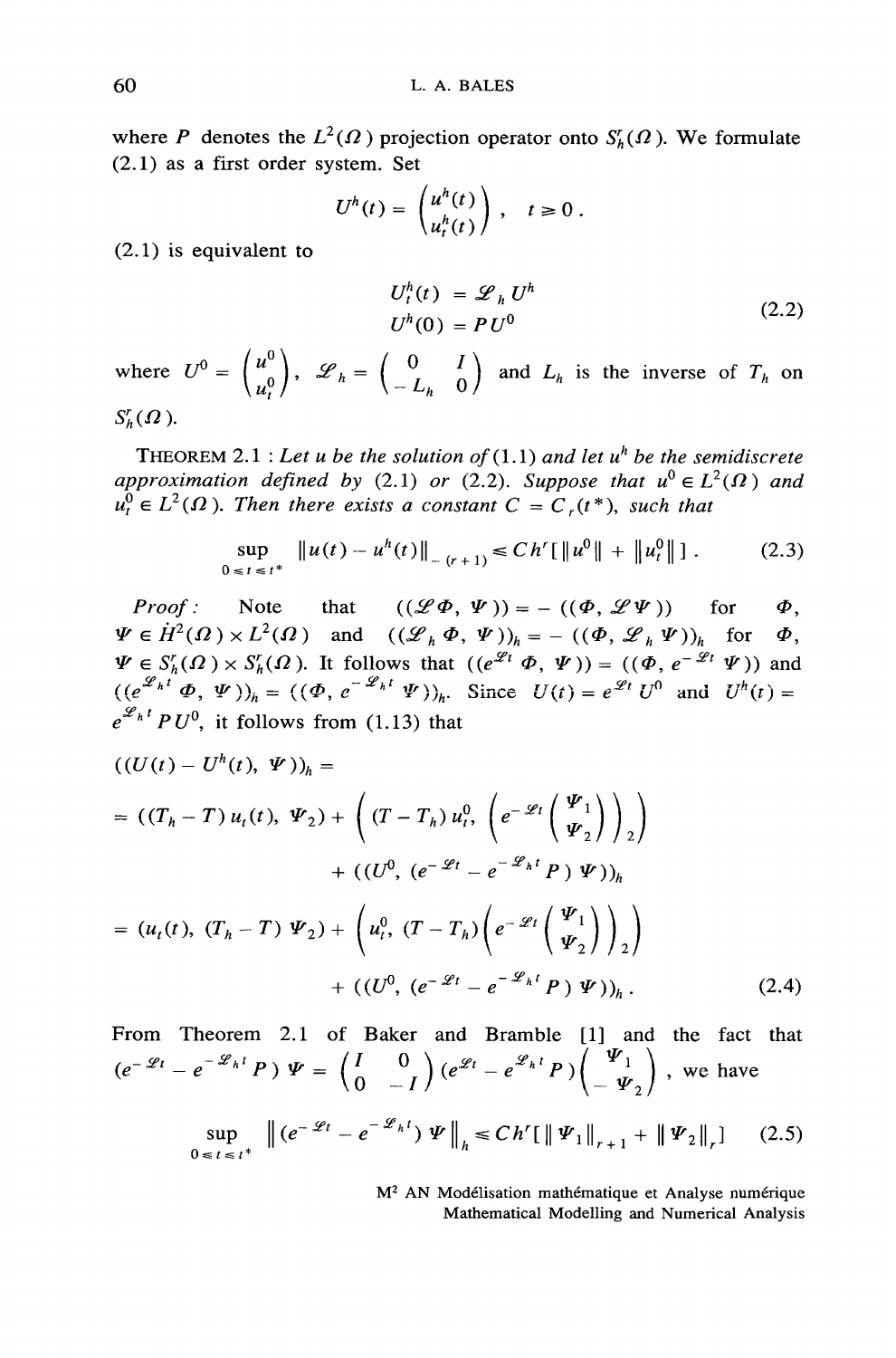where  $\|\cdot\|_h = ((\cdot, \cdot))_h^{1/2}$ . From (1.10) and (1.4) it follows that

$$
\left\| (T - T_h) \left( e^{-\mathscr{L}t} \begin{pmatrix} \mathbf{\Psi}_1 \\ \mathbf{\Psi}_2 \end{pmatrix} \right)_2 \right\| \le Ch' \left\| \left( e^{-\mathscr{L}t} \begin{pmatrix} \mathbf{\Psi}_1 \\ \mathbf{\Psi}_2 \end{pmatrix} \right)_2 \right\|_{r-2} \le
$$
  

$$
\le Ch' (\|\mathbf{\Psi}_1\|_{r-2} + \|\mathbf{\Psi}_2\|_{r-1}). \quad (2.6)
$$

Since  $\|U^0\|_{h} \le C (\|u^0\| + \|u^0\|)$ , it follows from (2.4), (2.5), (2.6) and the Cauchy-Schwarz inequality that with  $\Psi = \begin{pmatrix} \Psi_1 \\ 0 \end{pmatrix}$ 

$$
\left| \left( u(t) - u^{h}(t), \, \Psi_{1} \right) \right| \leq C h^{r} \left( \left\| u^{0} \right\| + \left\| u_{t}^{0} \right\| \right) \left\| \Psi_{1} \right\|_{r+1}
$$

(2.3) follows from this estimate because  $||u(t) - u^h(t)||_{(t+1)} =$ sup  $\frac{|(u(t) - u^h(t))|}{\|\Psi_1\|_{r+1}}$  (see Thomée [7], page 80).

#### 3. SINGLE STEP FULLY DISCRETE APPROXIMATIONS

Let  $r$  be a complex valued rational function defined for the complex variable z, satisfying

$$
|r(iy) - e^{-iy}| \le C |y|^{\nu+1}, \quad |y| \le \sigma \;, \tag{3.1}
$$

for constants  $0 < C < \infty$ ,  $\sigma > 0$  and  $\nu > 0$ , and

$$
|r(iy)| \le 1 \quad \text{for all real } y \text{ with } |y| \le \alpha \tag{3.2}
$$

where  $0 < \alpha \leq \infty$ .

For  $k > 0$ , the semidiscrete approximation  $U^{h}(t)$  satisfies  $U^{h}(t + k) =$  $e^{k\mathscr{L}_h}U^h(t)$ . Thus, the fully discrete approximation to (1.1), denoted by  ${W<sup>n</sup>}_{n>0} \subset S_h^r(\Omega) \times S_h^r(\Omega)$ , is defined by

$$
W^{n+1} = D^{-1}(k\mathscr{L}) N (k\mathscr{L}) W^n, \quad n = 0, 1, ...
$$
  
\n
$$
W^0 = PU^0
$$
\n(3.3)

where  $r(z) = D^{-1}(z) N(z)$  and D and N are minimal degree polynomials.

THEOREM 3.1 : Let u be the solution of  $(1.1)$  and let  $r(z)$  be a rational function satisfying (3.1) and (3.2). Let  ${W<sup>n</sup>}_{n>0}$  be the sequence of

vol. 27, n° 1, 1993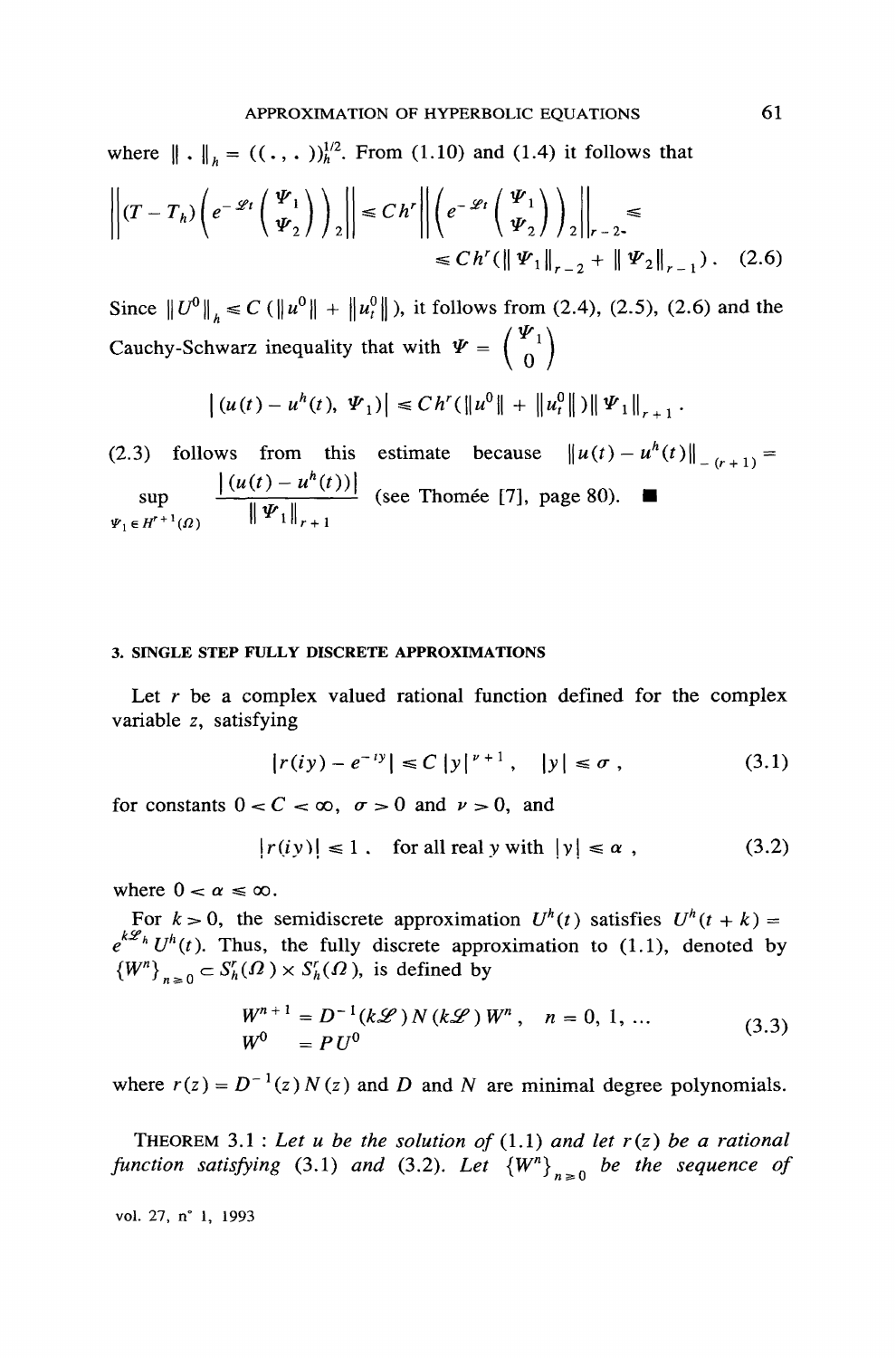approximations defined by  $(3.3)$ . Then, there exists a constant  $C = C(r, v, t^*)$  such that

$$
\sup_{0 \le n \le \{t^* / k\}} \|W_1^n - u(nk)\|_{-\mu} \le C (h^r + k^{\nu})(\|u^0\| + \|u_t^0\|) \tag{3.4}
$$

where  $\mu = \max \{r + 1, v + 1\}.$ 

*Proof*: Note that  $U^h(nk) = e^{\mathscr{L}_h n k} P U^0$  and  $W^n = (r(k\mathscr{L}_h))^n P U^0$ . Therefore, it follows that

$$
((U^{h}(nk) - W^{n}, \Psi))_{h} = ((PU^{0}, (e^{-\mathscr{L}_{h}nk} - (r(-k\mathscr{L}_{h}))^{n}) P \Psi))_{h}. \quad (3.5)
$$

From Theorem 3.1 of Baker and Bramble [1], we have that

$$
\| (e^{-\mathcal{L}_h n k} - (r(-k\mathcal{L}_h))^n) P \Psi \|_h \le
$$
  

$$
\le C \left\{ h'[\|\Psi_1\|_{r+1} + \|\Psi_2\|_r] + k^{\nu}[\|\Psi_1\|_{\nu+1} + \|\Psi_2\|_{\nu}] \right\} (3.6)
$$

since

$$
(e^{-\mathscr{L}_h nk} - (r(-k\mathscr{L}_h))^n) P \Psi =
$$
  
=  $\begin{pmatrix} I & 0 \\ 0 & -I \end{pmatrix} (e^{\mathscr{L}_h nk} - (r(k\mathscr{L}_h))^n) P \begin{pmatrix} \Psi_1 \\ -\Psi_2 \end{pmatrix}.$ 

It follows from  $(3.5)$ ,  $(3.6)$  and the Cauchy-Schwarz inequality that

$$
\left| \left( (U^{h}(nk) - W^{n}, \Psi) \right)_{h} \right| \leq
$$
  
\$\leq C \left\| P U^{0} \right\|\_{h} \left\{ h'[\Psi\_{1} \|\_{r+1} + \left\| \Psi\_{2} \right\|\_{r} ] + k^{\nu}[\left\| \Psi\_{1} \right\|\_{\nu+1} + \left\| \Psi\_{2} \right\|\_{\nu} ] \right\} .\$ (3.7)

Choosing  $\Psi = \begin{pmatrix} \Psi_1 \\ 0 \end{pmatrix}$  in (3.7) and using (2.3) gives (3.4) since

$$
\sup_{\Psi_1 \in \dot{H}^{\mu}(\Omega)} \frac{\left| \left( u^h(nk) - W_1^n, \Psi_1 \right) \right|}{\left\| \Psi \right\|_{\mu}} = \left\| u^h(nk) - W_1^n \right\|_{-\mu}
$$

where  $\mu = \max \{r+1, \nu+1\}$ .

#### **REFERENCES**

[1] G. A. BAKER and J. H. BRAMBLE, Semidiscrete and single step fully discrete approximations for second order hyperbolic equations, RAIRO Modél. Math. Anal. Numer., V. 13, 1979, pp. 75-100.

> M<sup>2</sup> AN Modélisation mathématique et Analyse numérique Mathematical Modelling and Numerical Analysis

62